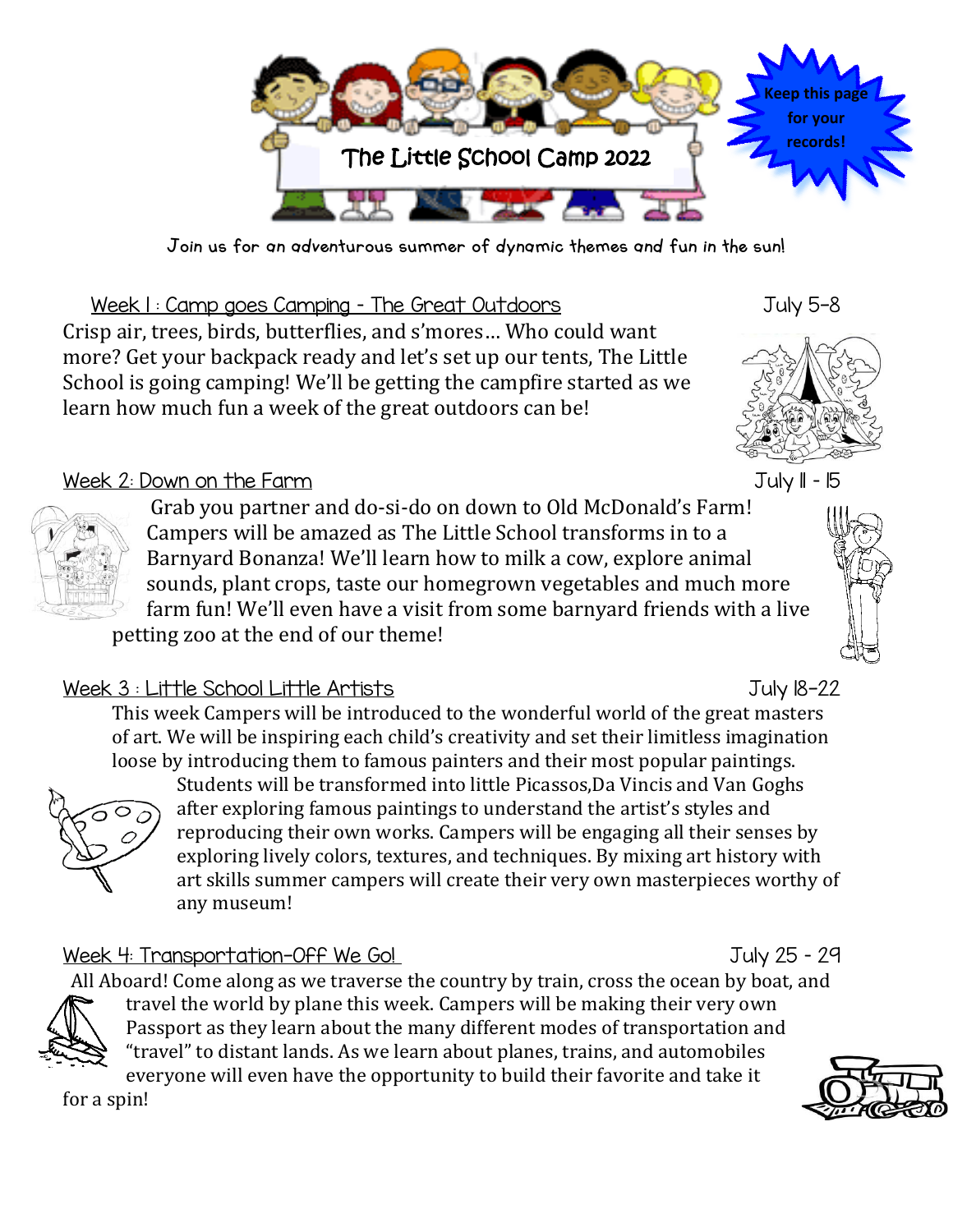

## IMPORTANT INFORMATION

Camp is open to children ages 18 months up to 6 years old.

Children must come to camp wearing a bathing suit under play clothes and water shoes. (Crocs are not an acceptable water shoe for optimal safety)

A camp bag should accompany your child to camp daily with: Towel Underwear Extra change of clothes Socks and sneakers

All items that belong to your child *must be labeled with your child's name.* Campers will return home dressed in their play clothes, socks and sneakers.

In the event of a bathroom or water accident all *campers should also* provide an extra change of clothes (shorts, tee-shirt, underwear, and socks) clearly labeled in a large Ziploc bag to be kept at school for the duration of camp.

Please remember to sunscreen your child every day prior to camp and provide sunblock to be reapplied daily.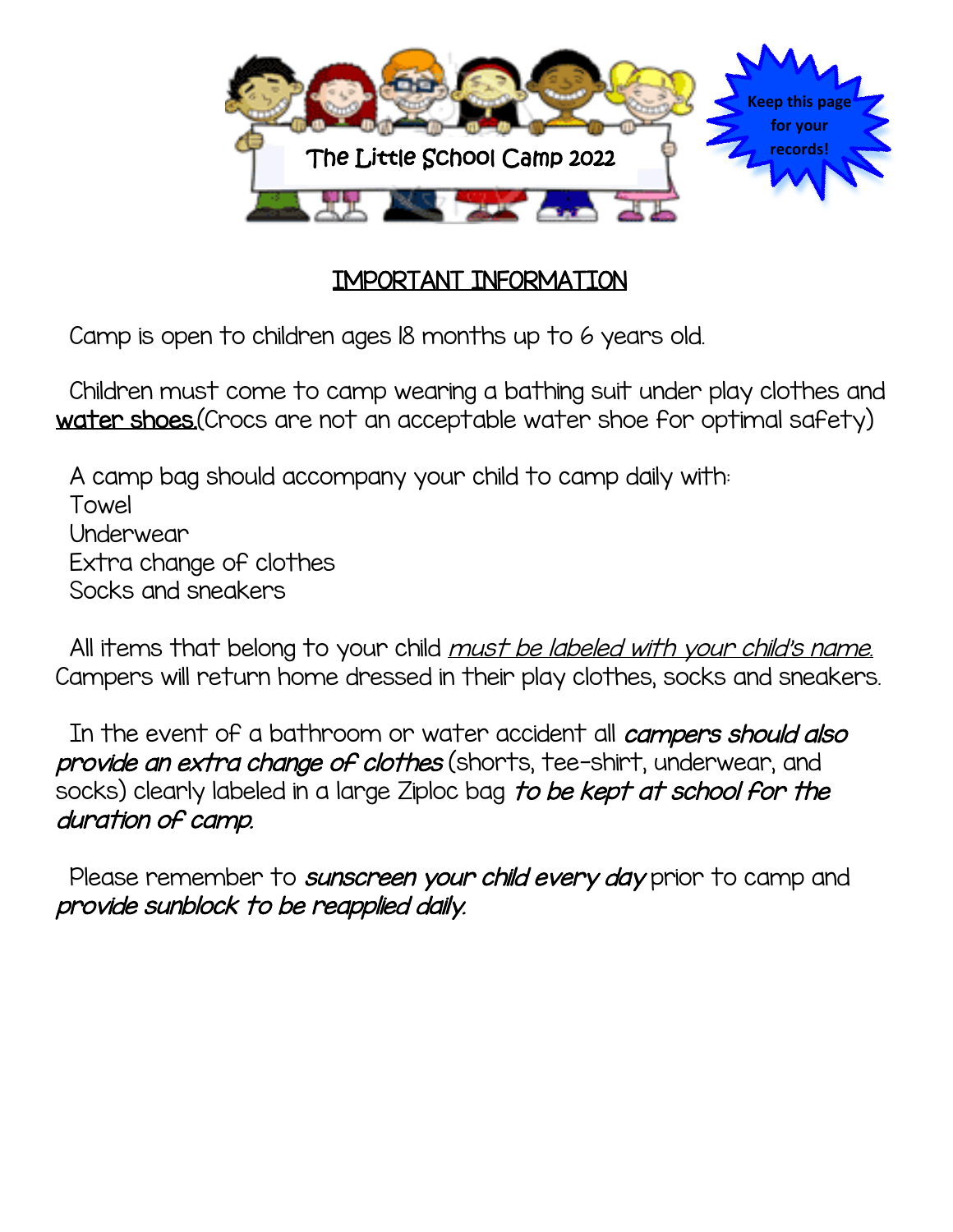# **The Little School of Waldwick Registration Form**

40 Franklin Turnpike **SUMMER CAMP 2022**

Waldwick, NJ 07463 (201) 689 - 0034

# **Child and Family Information**

|                      |                                                                                            | Please                  |  |  |  |
|----------------------|--------------------------------------------------------------------------------------------|-------------------------|--|--|--|
|                      |                                                                                            | attach                  |  |  |  |
|                      |                                                                                            | child's                 |  |  |  |
| (Street)             |                                                                                            |                         |  |  |  |
| (City)               | (State)<br>(Zip)                                                                           | photograph              |  |  |  |
|                      |                                                                                            | here                    |  |  |  |
| (Area Code) (Number) |                                                                                            |                         |  |  |  |
|                      | Emergency Contact Information                                                              |                         |  |  |  |
|                      | Mother's Name Father's Name                                                                |                         |  |  |  |
|                      |                                                                                            | $Cell$ Phone $(\_\_\_)$ |  |  |  |
|                      |                                                                                            |                         |  |  |  |
|                      |                                                                                            |                         |  |  |  |
|                      |                                                                                            |                         |  |  |  |
|                      | Employer Phone (1) Employer Phone (2)                                                      |                         |  |  |  |
|                      | Persons authorized to contact/pick up your child in an emergency if parent is unavailable: |                         |  |  |  |
|                      |                                                                                            |                         |  |  |  |
|                      |                                                                                            |                         |  |  |  |
| $Home Phone (\_\_ )$ |                                                                                            |                         |  |  |  |
|                      | $Cell$ Phone $(\_\_\_)$                                                                    |                         |  |  |  |
|                      | Work Phone $(\_\_\)$                                                                       |                         |  |  |  |
|                      |                                                                                            |                         |  |  |  |
|                      |                                                                                            |                         |  |  |  |
|                      |                                                                                            |                         |  |  |  |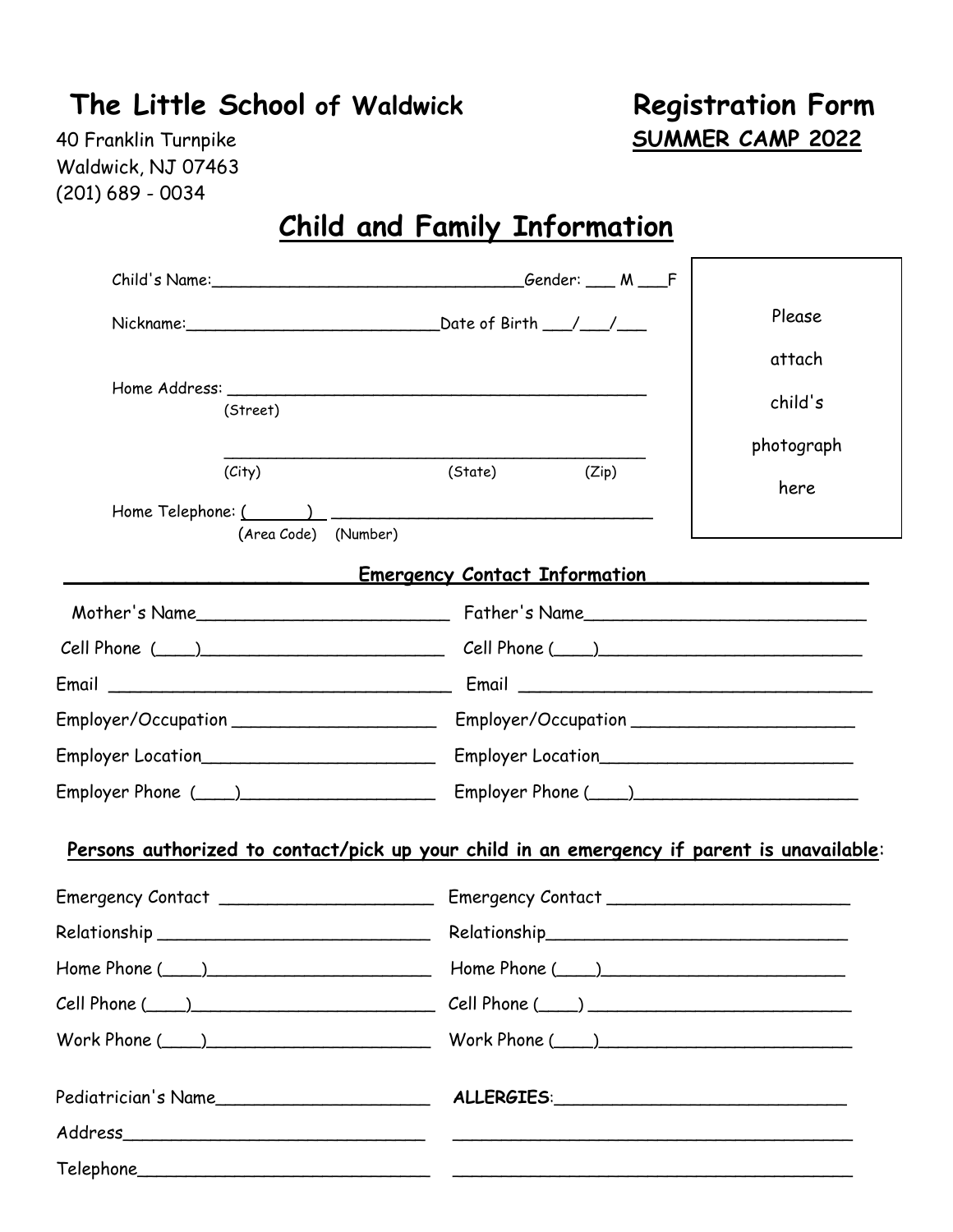

# The Little School of Waldwick

Telephone: (201) 689-0034 Website: [www.thelittleschoolnj.com](http://www.thelittleschoolnj.com/)

## SUMMER CAMP 2022 TUITION SCHEDULE AND FEES Register your child for a FUN – tastic Summer Camp Experience

# **DAILY SCHEDULE 9 a.m. – 2:30 p.m.**

## **\$75 Registration Fee per Camper**

**PER WEEK COST**

\$375 Week 1 July 5-8

\$400 per week (Weeks 2-4)

**Pay in Full Discount Rate**

\$1,575 for all 4 weeks and including Registration Fee payed in full at Registration

*Please note all sessions include snacks and lunch Payment for each session must be made at time of registration*

| <b>EXTENDED HOURS</b>             |                                  |  |  |  |
|-----------------------------------|----------------------------------|--|--|--|
| Drop Off between $8:30$ am – 9 am | Late Pick Up between 2:30pm-3 pm |  |  |  |
| DAILY RATE \$15                   | DAILY RATE \$15                  |  |  |  |
| Pre-Paid Weekly Rate \$60         | Pre-Paid Weekly Rate \$60        |  |  |  |

| No.            | <b>Week</b>              | <b>Please</b><br><b>Select</b> | <b>AM</b><br><b>Extended</b><br><b>Hours</b> | <b>PM</b><br><b>Extended</b><br><b>Hours</b> | Payment<br>(office use only) |
|----------------|--------------------------|--------------------------------|----------------------------------------------|----------------------------------------------|------------------------------|
|                | <b>Camp Registration</b> |                                |                                              |                                              |                              |
|                | Fee                      |                                |                                              |                                              |                              |
|                | \$75                     |                                |                                              |                                              |                              |
| $\mathbf{1}$   | <b>July 5-8</b>          |                                |                                              |                                              |                              |
|                | Camp goes Camping        |                                |                                              |                                              |                              |
| $\overline{2}$ | July 11-15               |                                |                                              |                                              |                              |
|                | Down on the Farm         |                                |                                              |                                              |                              |
| 3              | <b>July 18-22</b>        |                                |                                              |                                              |                              |
|                | <b>Little Artists</b>    |                                |                                              |                                              |                              |
| 4              | <b>July 25-29</b>        |                                |                                              |                                              |                              |
|                | Transportation           |                                |                                              |                                              |                              |
|                | Off We Go!               |                                |                                              |                                              |                              |

Camper Name:

Office Use Only: Registration & Security Payment: